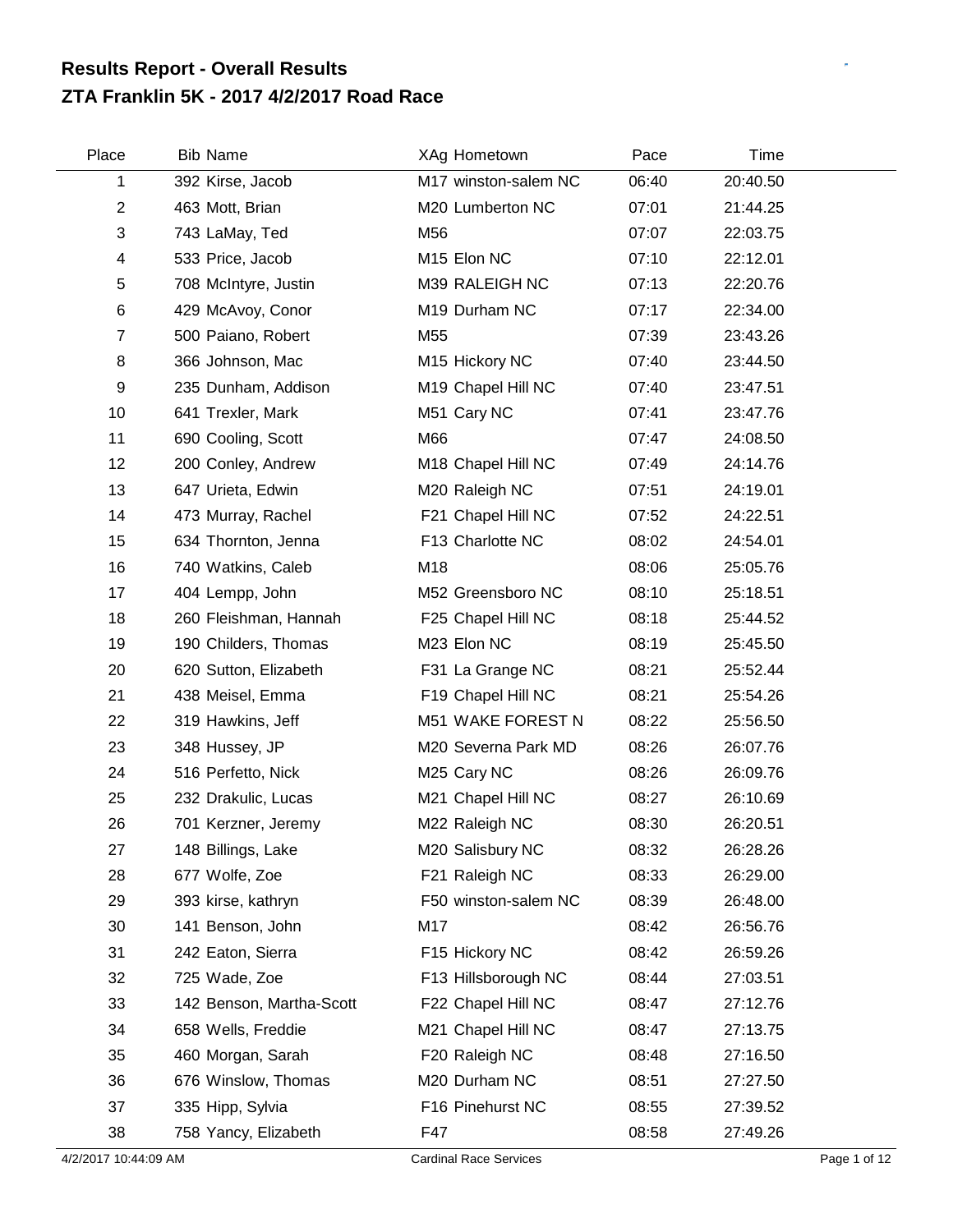| Place | <b>Bib Name</b>             | XAg Hometown               | Pace  | <b>Time</b> |  |
|-------|-----------------------------|----------------------------|-------|-------------|--|
| 39    | 732 Winslow, Bristol        | F49 Durham NC              | 08:58 | 27:49.26    |  |
| 40    | 554 Ross, Rachel            | F19 Chapel Hill NC         | 09:00 | 27:55.26    |  |
| 41    | 396 Kuzma, Anna             | F16 West End NC            | 09:01 | 27:57.25    |  |
| 42    | 742 Kuzma, Nick             | M18                        | 09:02 | 28:01.02    |  |
| 43    | 324 Helman, Steve           | M51 LEWISVILLE NC          | 09:05 | 28:08.27    |  |
| 44    | 144 Benson, Scott           | M50                        | 09:07 | 28:17.01    |  |
| 45    | 464 Moye, Sara              | F21 Chapel Hill NC         | 09:08 | 28:19.25    |  |
| 46    | 355 jackson, robert         | M47 Mebane NC              | 09:10 | 28:24.25    |  |
| 47    | 285 Gertis, Evan            | M24 Chapel Hill NC         | 09:12 | 28:30.50    |  |
| 48    | 716 Ramos, Jorge            | M50 Apex NC                | 09:12 | 28:31.50    |  |
| 49    | 651 Wallner, Jon            | M51 greensboro NC          | 09:13 | 28:34.25    |  |
| 50    | 313 Harris, Laura           | F16 Greensboro NC          | 09:15 | 28:40.26    |  |
| 51    | 469 Muniz, Elber            | M <sub>18</sub> Raleigh NC | 09:20 | 28:54.51    |  |
| 52    | 363 Jernigan, Margaret      | F39 Laurinburg NC          | 09:21 | 28:58.26    |  |
| 53    | 661 Wheeler, Pete           | M56 Chapel Hill NC         | 09:21 | 28:58.50    |  |
| 54    | 303 Haake, Brandon          | M21 Chapel Hill NC         | 09:22 | 29:02.76    |  |
| 55    | 286 Gilchrist, Cameron      | M21 Raleigh NC             | 09:23 | 29:04.51    |  |
| 56    | 424 Martin, McKinnon        | M21 Chapel Hill NC         | 09:23 | 29:06.52    |  |
| 57    | 138 Bennett, Mary Elizabeth | F22 Chapel Hill NC         | 09:24 | 29:07.02    |  |
| 58    | 195 Cohen, Natalie          | F18 Charlotte NC           | 09:24 | 29:07.51    |  |
| 59    | 637 Torto, Casey            | F <sub>19</sub>            | 09:24 | 29:07.76    |  |
| 60    | 603 Staton, Sam             | M17 Horse Shoe NC          | 09:27 | 29:17.51    |  |
| 61    | 638 Torto, Samantha         | F <sub>21</sub>            | 09:27 | 29:18.25    |  |
| 62    | 724 Wade, Michael           | M58 Hillsborough NC        | 09:28 | 29:21.00    |  |
| 63    | 311 Harris, Ellen           | F19 Greensboro NC          | 09:30 | 29:25.50    |  |
| 64    | 669 Whitty, Tom             | M51 Raleigh NC             | 09:31 | 29:29.01    |  |
| 65    | 561 Saunders, Angela        | F50 Southern Pines NC      | 09:31 | 29:29.51    |  |
| 66    | 723 Vondran, Alexis         | F <sub>20</sub>            | 09:31 | 29:30.51    |  |
| 67    | 583 Shulman, Elizabeth      | F19 Leawood KS             | 09:32 | 29:34.02    |  |
| 68    | 259 Findley, Abby           | F20 Chapel Hill NC         | 09:33 | 29:37.01    |  |
| 69    | 714 Monroe, Mary            | F19 Charlotte NC           | 09:34 | 29:39.26    |  |
| 70    | 504 Parker, Matthew         | M <sub>15</sub> Cary NC    | 09:35 | 29:44.00    |  |
| 71    | 152 Blazek-Guinan, Jordan   | M19 wilson NC              | 09:36 | 29:46.25    |  |
| 72    | 560 SANTOYO, GERARDO        | M53 Raleigh NC             | 09:38 | 29:52.00    |  |
| 73    | 253 Esperanza, Nelly        | F19 Durham NC              | 09:41 | 29:59.75    |  |
| 74    | 221 Crump, Kayla            | F21 RALEIGH NC             | 09:41 | 30:00.00    |  |
| 75    | 496 Orringer, Nicole        | F49 Clayton NC             | 09:45 | 30:12.25    |  |
| 76    | 397 Kuzma, Paul             | M49 West End NC            | 09:45 | 30:15.02    |  |
| 77    | 423 Marks, Katie            | F19 Vilas NC               | 09:46 | 30:15.25    |  |
| 78    | 580 Shelley, Sam            | M20 Chapel Hill NC         | 09:46 | 30:15.75    |  |
| 79    | 189 Cheek, Rachel           | F20 Waxhaw NC              | 09:47 | 30:20.26    |  |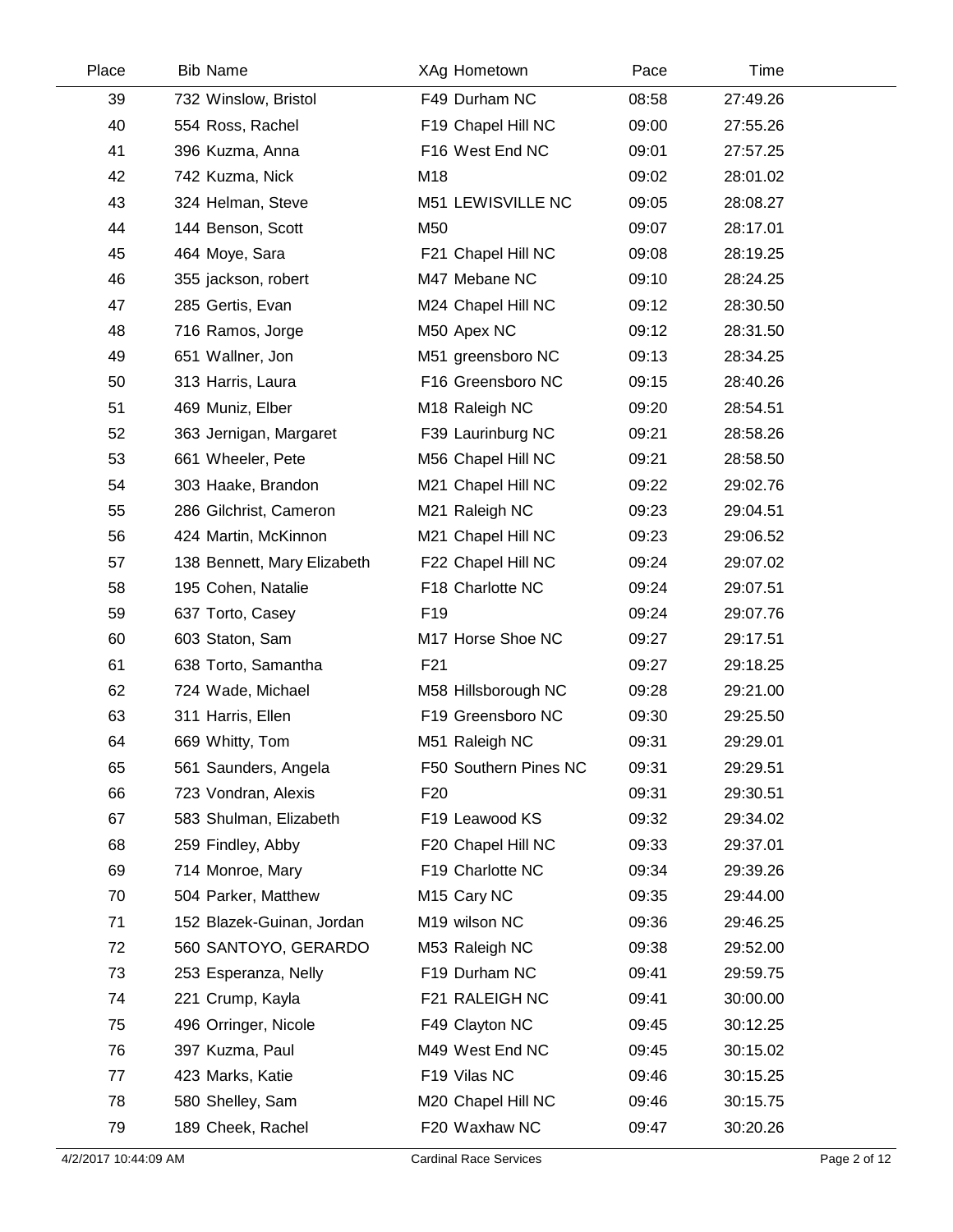| Place | <b>Bib Name</b>             | XAg Hometown       | Pace  | Time     |  |
|-------|-----------------------------|--------------------|-------|----------|--|
| 80    | 636 Thornton, Patty         | F47 Charlotte NC   | 09:48 | 30:24.26 |  |
| 81    | 635 Thornton, Lindsay       | F21 Chapel Hill NC | 09:49 | 30:24.50 |  |
| 82    | 171 Burgess, Hannah         | F26 Durham NC      | 09:50 | 30:28.02 |  |
| 83    | 170 Burgess, Brian          | M31 Durham NC      | 09:50 | 30:28.25 |  |
| 84    | 420 Madden, Michael         | M62 Chapel Hill NC | 09:51 | 30:30.76 |  |
| 85    | 694 Eason, Charles          | M22 Raleigh NC     | 09:58 | 30:53.75 |  |
| 86    | 702 Lawson, Will            | M21 Raleigh NC     | 10:02 | 31:06.25 |  |
| 87    | 722 Veeramachaneni, Thara   | F20 DURHAM NC      | 10:02 | 31:07.75 |  |
| 88    | 337 Hodge, Jeff             | M53 Cary NC        | 10:10 | 31:31.76 |  |
| 89    | 626 Tate, Markham           | M54 Cary NC        | 10:16 | 31:48.25 |  |
| 90    | 578 Shao, Chong             | M28 Chapel Hill NC | 10:23 | 32:10.75 |  |
| 91    | 236 Dunston, Allie          | F18 Chapel Hill NC | 10:23 | 32:11.25 |  |
| 92    | 685 Zeng, Shirley           | F20 Chapel Hill NC | 10:23 | 32:12.75 |  |
| 93    | 608 Stewart, Charles        | M20 Chapel Hill NC | 10:25 | 32:17.00 |  |
| 94    | 735 Starling, Jamie         | M25                | 10:25 | 32:17.50 |  |
| 95    | 736 Starling, Solomon       | M22                | 10:25 | 32:18.50 |  |
| 96    | 470 Muniz, Luis Enrique     | M49 Raleigh NC     | 10:27 | 32:22.51 |  |
| 97    | 623 Talton, Brittany        | F23 Greenville NC  | 10:29 | 32:29.50 |  |
| 98    | 275 Gakeler, Lane           | F23 Greenville NC  | 10:29 | 32:29.77 |  |
| 99    | 739 Blount, Thomas          | M22                | 10:31 | 32:37.26 |  |
| 100   | 334 Hipp, David             | M51 Pinehurst NC   | 10:33 | 32:41.01 |  |
| 101   | 320 Hawkins, Joyce          | F53 WAKE FOREST N  | 10:33 | 32:41.01 |  |
| 102   | 494 Orringer, David         | M52 Clayton NC     | 10:37 | 32:53.26 |  |
| 103   | 744 Poe, Steve              | M52                | 10:38 | 32:58.50 |  |
| 104   | 487 Oberbroeckling, Allison | F43 Raleigh NC     | 10:39 | 33:01.75 |  |
| 105   | 261 Flowers, Mariennis      | F48                | 10:42 | 33:10.76 |  |
| 106   | 243 Edlington, Caley        | F24 Durham NC      | 10:43 | 33:13.51 |  |
| 107   | 456 Mitchell, Kelsie        | F24 Chapel Hill NC | 10:43 | 33:13.51 |  |
| 108   | 587 Sink, Caroline          | F19 Chapel Hill NC | 10:43 | 33:14.50 |  |
| 109   | 497 Orsega, Clare           | F21 Clayton NC     | 10:44 | 33:17.51 |  |
| 110   | 495 Orringer, Kayla         | F22 Clayton NC     | 10:45 | 33:18.50 |  |
| 111   | 746 Becki, Ruh              | F39                | 10:46 | 33:22.01 |  |
| 112   | 508 Pasquale, Ellie         | F19 Durham NC      | 10:50 | 33:34.27 |  |
| 113   | 751 Cottingham, Tracy       | M51                | 10:54 | 33:48.26 |  |
| 114   | 577 Schoor, Michael         | M52                | 10:57 | 33:57.25 |  |
| 115   | 282 Gauger, Lisa            | F59 Morrisville NC | 10:59 | 34:03.02 |  |
| 116   | 493 Orringer, Ali           | F20 Clayton NC     | 11:01 | 34:09.26 |  |
| 117   | 547 Rockart, Carina         | F13 Chapel Hill NC | 11:01 | 34:09.51 |  |
| 118   | 763 Bryer, Kalavsky         | M7                 | 11:06 | 34:24.26 |  |
| 119   | 764 Kalavsky, Mickey        | M40                | 11:06 | 34:24.76 |  |
| 120   | 527 Powers, Gary            | M50 Davidson NC    | 11:07 | 34:27.25 |  |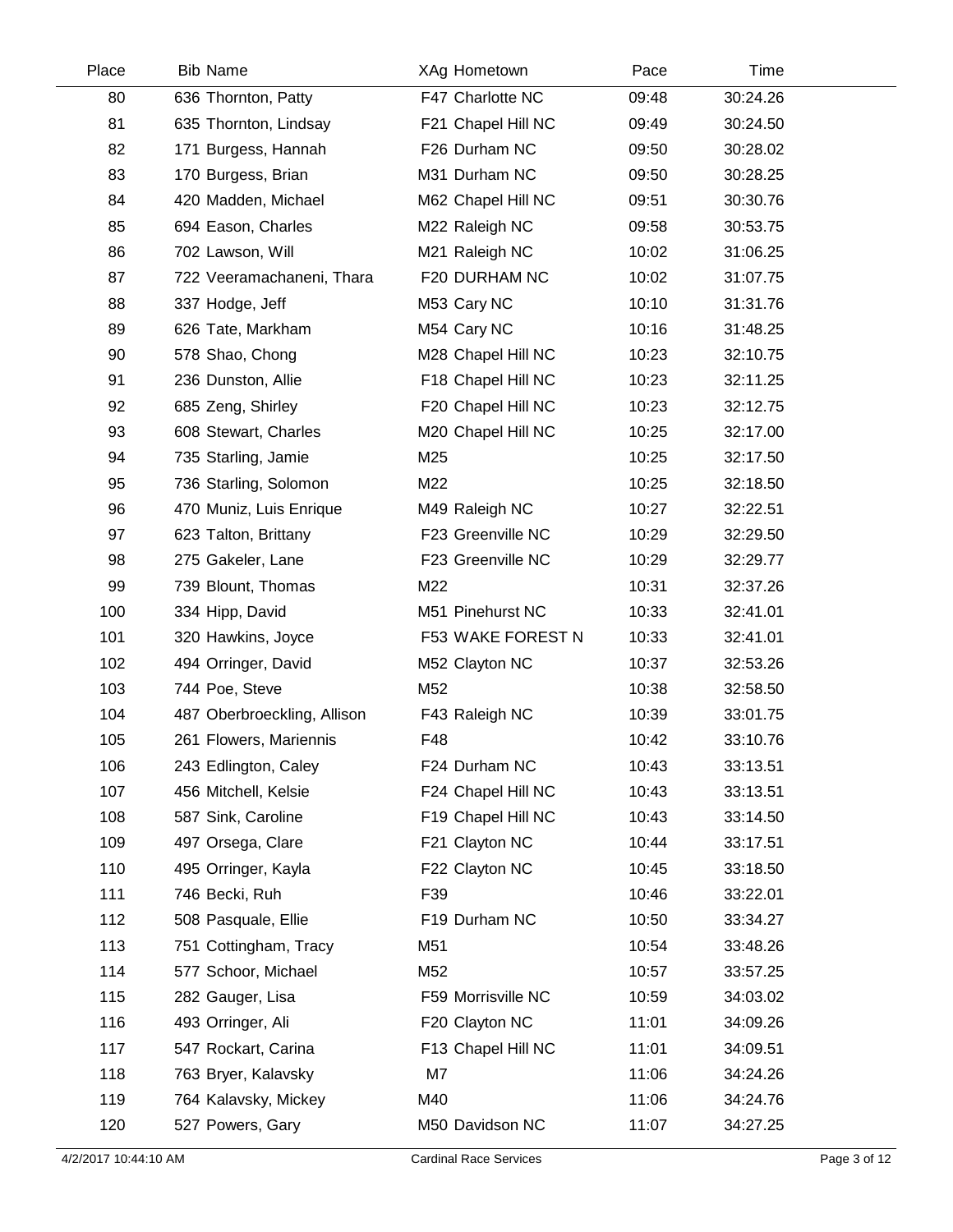| Place | <b>Bib Name</b>            | XAg Hometown         | Pace  | Time     |  |
|-------|----------------------------|----------------------|-------|----------|--|
| 121   | 529 Powers, Sophie         | F12 Davidson NC      | 11:07 | 34:27.51 |  |
| 122   | 524 POPE, EMILY            | F24 RALEIGH NC       | 11:08 | 34:30.26 |  |
| 123   | 625 Tate, Ashley           | F19 Cary NC          | 11:09 | 34:34.75 |  |
| 124   | 434 McNeill, Kathryn       | F20 Raleigh NC       | 11:11 | 34:39.50 |  |
| 125   | 668 Whitty, Tara           | F24 New York NY      | 11:12 | 34:44.51 |  |
| 126   | 689 Chance, Sydney         | F19 Raleigh NC       | 11:13 | 34:45.76 |  |
| 127   | 405 Lempp, Sam             | M17 Greensboro NC    | 11:14 | 34:48.25 |  |
| 128   | 705 Martin, Matthew        | M17 Rutherfordton NC | 11:15 | 34:53.50 |  |
| 129   | 510 Patrick, Eileen        | F43 Apex NC          | 11:22 | 35:14.25 |  |
| 130   | 192 Clarke, Brittney       | F24 Cary NC          | 11:23 | 35:18.52 |  |
| 131   | 471 Murrane, Angie         | F45 CARY NC          | 11:23 | 35:18.77 |  |
| 132   | 562 Saviski, Mark          | M55 Waxhaw NC        | 11:25 | 35:25.01 |  |
| 133   | 102 Alexander, Sally       | F51 Greensboro NC    | 11:34 | 35:52.00 |  |
| 134   | 284 Gentry-Bumm, Elizabeth | F37 Durham NC        | 11:34 | 35:52.50 |  |
| 135   | 632 Thompson, Elnora       | F69 Cherokee NC      | 11:38 | 36:05.26 |  |
| 136   | 131 Beiger, Katie          | F18 Alpharetta GA    | 11:39 | 36:06.75 |  |
| 137   | 551 Rosen, Tori            | F18 greensboro NC    | 11:40 | 36:10.01 |  |
| 138   | 206 Cook, Pam              | F49 Rockwell NC      | 11:42 | 36:15.76 |  |
| 139   | 223 Cunningham, Alyssa     | F19 Chapel Hill NC   | 11:42 | 36:16.25 |  |
| 140   | 422 Marks, Debbie          | F57 Waxhaw NC        | 11:43 | 36:19.25 |  |
| 141   | 597 Spicer, Diane          | F65                  | 11:46 | 36:28.01 |  |
| 142   | 717 Ricker, Amber          | F26 Durham NC        | 11:48 | 36:35.25 |  |
| 143   | 542 Ricci, Celeste         | F21 Chapel Hill NC   | 11:49 | 36:36.75 |  |
| 144   | 757 Arroyo, Leslie         | F <sub>21</sub>      | 11:49 | 36:37.50 |  |
| 145   | 695 Frady, Amber           | F26 Chapel Hill NC   | 11:53 | 36:49.00 |  |
| 146   | 413 Lopez, Alberto         | M55 Raleigh NC       | 11:54 | 36:52.25 |  |
| 147   | 164 Brown, Laura           | F43 Morrisville NC   | 11:54 | 36:53.01 |  |
| 148   | 165 broyles, brad          | M51 Raleigh NC       | 11:58 | 37:06.50 |  |
| 149   | 166 Broyles, Kathy         | F44 Raleigh NC       | 11:58 | 37:06.75 |  |
| 150   | 125 Barnhill, JoAnn        | F48 Greenville NC    | 12:01 | 37:14.25 |  |
| 151   | 126 Barnhill, Riley        | F22 Chapel Hill NC   | 12:01 | 37:14.26 |  |
| 152   | 706 Martin, Mitchell       | M15 Rutherfordton NC | 12:10 | 37:41.51 |  |
| 153   | 656 Watkins, Shannon       | F46 Chapel Hill NC   | 12:11 | 37:47.01 |  |
| 154   | 145 Berman, Cyndie         | F56 Charlotte NC     | 12:12 | 37:49.76 |  |
| 155   | 686 Ashley, Rae            | M55 Hope Mills NC    | 12:16 | 38:02.25 |  |
| 156   | 167 Bryan, Stephanie       | F39 Raleigh NC       | 12:19 | 38:10.76 |  |
| 157   | 228 DePinto, Brooke        | F38 WAKE FOREST N    | 12:19 | 38:10.77 |  |
| 158   | 130 Beckwith, Maranda      | F26 Cary NC          | 12:24 | 38:26.01 |  |
| 159   | 693 Donner, Madison        | F21 Hamburg NY       | 12:27 | 38:36.75 |  |
| 160   | 472 Murrane, Rachel        | F19 CARY NC          | 12:31 | 38:49.51 |  |
| 161   | 766 Williams, Dawn         | F <sub>52</sub>      | 12:32 | 38:52.01 |  |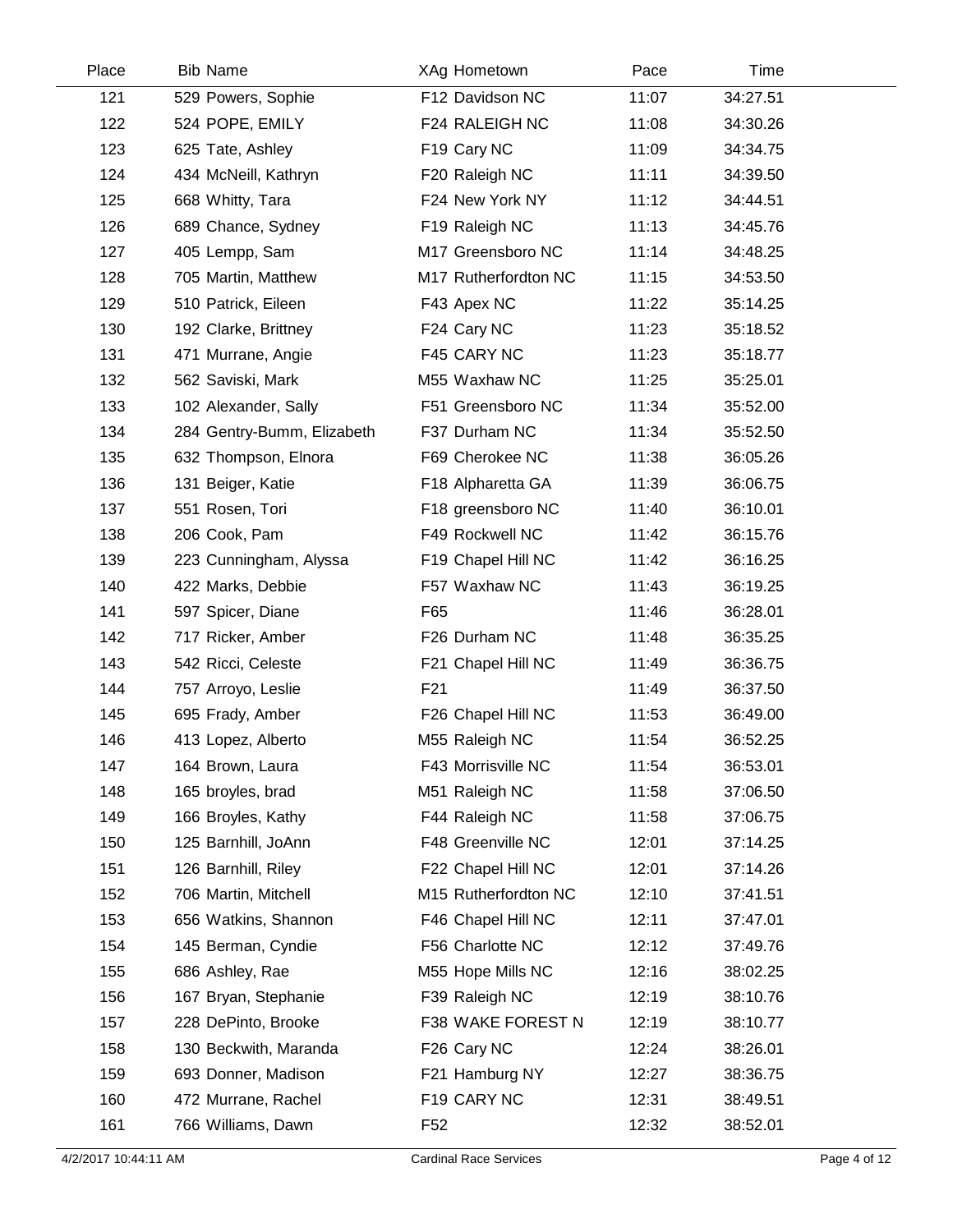| Place | <b>Bib Name</b>         | XAg Hometown       | Pace  | Time     |  |
|-------|-------------------------|--------------------|-------|----------|--|
| 162   | 514 Penner, Darryl      | M53 Charlotte NC   | 12:38 | 39:10.25 |  |
| 163   | 599 Stanton, Bill       | M48                | 12:39 | 39:13.50 |  |
| 164   | 526 Powers, Allison     | F48 Davidson NC    | 12:40 | 39:15.28 |  |
| 165   | 528 Powers, Grace       | F16 Davidson NC    | 12:40 | 39:16.00 |  |
| 166   | 600 Stanton, Robin      | F <sub>51</sub>    | 12:40 | 39:16.75 |  |
| 167   | 133 Benfield, Heath     | M51 Reidsville NC  | 12:41 | 39:20.51 |  |
| 168   | 132 Benfield, Claudia   | F17 Reidsville NC  | 12:42 | 39:21.00 |  |
| 169   | 262 Flowers, Randall    | M57                | 12:50 | 39:47.76 |  |
| 170   | 468 Muniz, Andrea       | F15 Raleigh NC     | 12:54 | 39:58.50 |  |
| 171   | 184 Carrillo, Vicky     | F44 Raleigh NC     | 13:07 | 40:40.50 |  |
| 172   | 304 Haas, Nathan        | M22 Charlotte NC   | 13:15 | 41:04.51 |  |
| 173   | 713 Misra, David        | M19 Arlington VA   | 13:17 | 41:09.75 |  |
| 174   | 453 Misra, Laura        | F22 Chapel Hill NC | 13:28 | 41:45.26 |  |
| 175   | 108 Anderson, Brittany  | F21 Chapel Hill NC | 13:30 | 41:52.50 |  |
| 176   | 342 Huang, Herman       | M50 Raleigh NC     | 13:34 | 42:02.25 |  |
| 177   | 336 Hodge, Brenda       | F53 Cary NC        | 13:40 | 42:20.51 |  |
| 178   | 241 Eason, Steve        | M60 Durham NC      | 13:46 | 42:41.25 |  |
| 179   | 136 Bennett, John Mark  | M55 Forest City NC | 13:57 | 43:13.51 |  |
| 180   | 344 HUFFMAN, david      | M47 Burlington NC  | 14:11 | 43:57.80 |  |
| 181   | 346 HUFFMAN, SHANNON    | F46 Burlington NC  | 14:11 | 43:57.83 |  |
| 182   | 312 Harris, Erin        | F53 Greensboro NC  | 14:22 | 44:31.26 |  |
| 183   | 314 Harris, Natalie     | F22 Greensboro NC  | 14:22 | 44:31.27 |  |
| 184   | 258 Fernandez, Kimberly | F22 Chapel Hill NC | 14:23 | 44:36.51 |  |
| 185   | 643 Trumbull, Isabel    | F20 Chapel Hill NC | 14:23 | 44:36.75 |  |
| 186   | 678 Wood, Alicia        | F22 Chapel Hill NC | 14:23 | 44:36.77 |  |
| 187   | 160 Brickner, Megan     | F18 Concord NC     | 14:24 | 44:37.26 |  |
| 188   | 421 Mantell, Sydney     | F18 Chapel Hill NC | 14:24 | 44:38.01 |  |
| 189   | 161 Bright, Vanessa     | F19 Durham NC      | 14:24 | 44:39.53 |  |
| 190   | 615 Suhren, Malia       | F21 Carrboro NC    | 14:24 | 44:39.76 |  |
| 191   | 106 Andersen, Calissa   | F18 Chapel Hill NC | 14:25 | 44:40.02 |  |
| 192   | 408 Li, Karin           | F19 Chapel Hill NC | 14:25 | 44:41.27 |  |
| 193   | 343 Huber, Kirsten      | F53 Farmville VA   | 14:37 | 45:20.00 |  |
| 194   | 207 Cook, Richard       | M48 Rockwell NC    | 14:45 | 45:42.25 |  |
| 195   | 662 White, Cassie       | F20 Chapel Hill NC | 14:54 | 46:10.25 |  |
| 196   | 194 Cline, Sarah        | F20 Chapel Hill NC | 15:03 | 46:38.75 |  |
| 197   | 362 Jennings, Piper     | F14 Pinnacle NC    | 15:12 | 47:07.25 |  |
| 198   | 582 Shippee, Brooke     | F36 laurinburg NC  | 15:14 | 47:12.75 |  |
| 199   | 572 Scheffer, Jeff      | M61 Greensboro NC  | 15:16 | 47:19.51 |  |
| 200   | 712 Miller, Katie       | F19 Raleigh NC     | 15:24 | 47:44.00 |  |
| 201   | 696 Freeman, Claire     | F19 Raleigh NC     | 15:24 | 47:44.76 |  |
| 202   | 679 Woodard, Charlsie   | F54 Greenville NC  | 15:29 | 47:59.50 |  |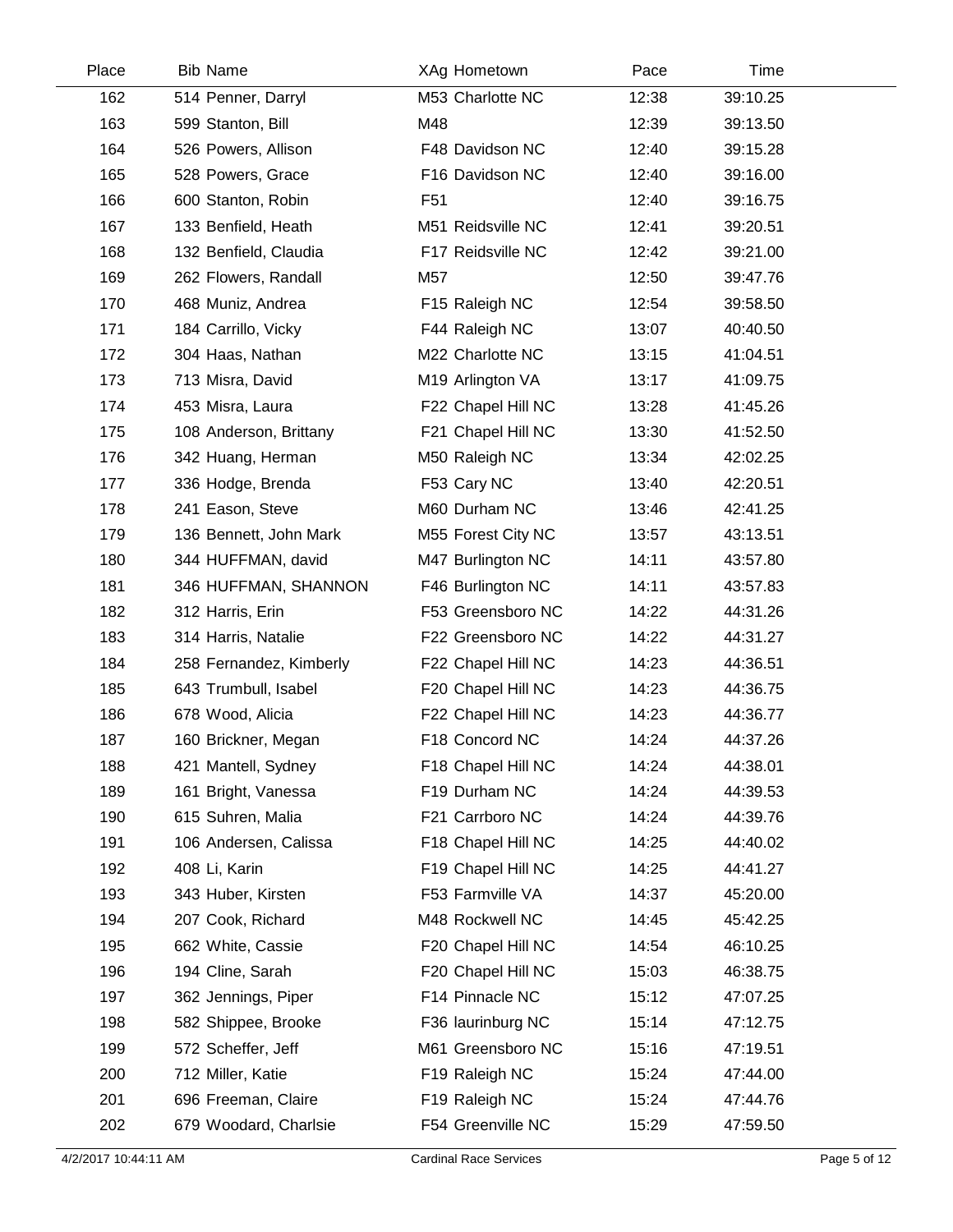| Place | <b>Bib Name</b>         | XAg Hometown         | Pace  | Time     |  |
|-------|-------------------------|----------------------|-------|----------|--|
| 203   | 513 Penner, Colleen     | F54 Charlotte NC     | 15:35 | 48:19.26 |  |
| 204   | 515 Penner, Jessie      | F22 Charlotte NC     | 15:35 | 48:19.50 |  |
| 205   | 674 Williams, Emily     | f22 Chapel Hill NC   | 15:37 | 48:23.76 |  |
| 206   | 196 Cohn, Berkley       | F22 Chapel Hill NC   | 15:37 | 48:24.02 |  |
| 207   | 675 Williams, Meredith  | F26 Charlotte NC     | 15:41 | 48:37.26 |  |
| 208   | 151 Blankenship, Kelsey | F19 Chapel Hill NC   | 15:42 | 48:40.50 |  |
| 209   | 187 Chandler, Jay       | M57 Chapel Hill NC   | 15:47 | 48:56.50 |  |
| 210   | 188 Chandler, Susan     | F60 Chapel Hill NC   | 15:49 | 49:00.75 |  |
| 211   | 734 Starling, Rebecca   | F44                  | 15:57 | 49:26.50 |  |
| 212   | 263 Flowers, Will       | M15                  | 16:07 | 49:56.51 |  |
| 213   | 571 Scheffer, Anne      | F22 Greensboro NC    | 16:20 | 50:39.26 |  |
| 214   | 573 Scheffer, Rebecca   | F60 Greensboro NC    | 16:20 | 50:39.52 |  |
| 215   | 628 Taylor, Chelsi      | F10 Huntersville NC  | 16:21 | 50:40.51 |  |
| 216   | 627 Taylor, Chad        | M38 Huntersville NC  | 16:21 | 50:41.75 |  |
| 217   | 483 newman, susanne     | F54 Cary NC          | 16:23 | 50:46.25 |  |
| 218   | 482 newman, mattison    | F20 Cary NC          | 16:23 | 50:46.26 |  |
| 219   | 454 Misra, Stephen      | M56 Arlington VA     | 16:23 | 50:47.00 |  |
| 220   | 452 Misra, Barbara      | F57 Arlington VA     | 16:24 | 50:49.25 |  |
| 221   | 537 Purcell, Jill       | F28 Cary NC          | 16:45 | 51:56.02 |  |
| 222   | 197 Collins, Kim        | F41 Cary NC          | 16:46 | 51:57.51 |  |
| 223   | 590 Smith, Emmaline     | F23 Raleigh NC       | 16:46 | 51:59.02 |  |
| 224   | 586 Simpson, Steven     | M23 Raleigh NC       | 16:46 | 51:59.02 |  |
| 225   | 127 Bauman, Susie       | F47 Clinton NC       | 17:13 | 53:23.26 |  |
| 226   | 538 Purdie, Shawn       | F47 Clinton NC       | 17:14 | 53:24.02 |  |
| 227   | 183 Carr, Wendy         | F48 Clinton NC       | 17:14 | 53:24.27 |  |
| 228   | 761 Haircloth, Heather  | F39                  | 17:14 | 53:24.51 |  |
| 229   | 707 Martin, Scott       | M49 Rutherfordton NC | 17:22 | 53:51.28 |  |
| 230   | 137 Bennett, June       | F54 Forest City NC   | 17:23 | 53:52.02 |  |
| 231   | 704 Martin, Lynnette    | F49 Rutherfordton NC | 17:23 | 53:52.51 |  |
| 232   | 609 Still, Angela       | F52 Greenville NC    | 17:23 | 53:53.76 |  |
| 233   | 610 Still, Robert       | M53 Greenville NC    | 17:23 | 53:54.02 |  |
| 234   | 622 Talton, Bonnie      | F49 Smithfield NC    | 17:25 | 53:59.50 |  |
| 235   | 436 Medlin, Jeff        | M48 New Bern NC      | 17:26 | 54:03.75 |  |
| 236   | 437 Medlin, Jennifer    | F49 New Bern NC      | 17:26 | 54:03.77 |  |
| 237   | 135 Benfield, Monica    | F48 Reidsville NC    | 17:27 | 54:05.27 |  |
| 238   | 604 Staton, Tony        | M58 Horse Shoe NC    | 17:28 | 54:09.34 |  |
| 239   | 601 Staton, Jamie       | F47 Horse Shoe NC    | 17:28 | 54:09.75 |  |
| 240   | 365 Johnson, Liz        | F47 Hickory NC       | 17:29 | 54:13.26 |  |
| 241   | 386 Kerzner, Michael    | M53 Raleigh NC       | 17:37 | 54:37.26 |  |
| 242   | 119 Balakrishnan, Banou | F43 Chapel Hill NC   | 17:44 | 54:58.01 |  |
| 243   | 618 SUMMERS, CAROLYN    | F56 Chapel Hill NC   | 17:44 | 54:59.00 |  |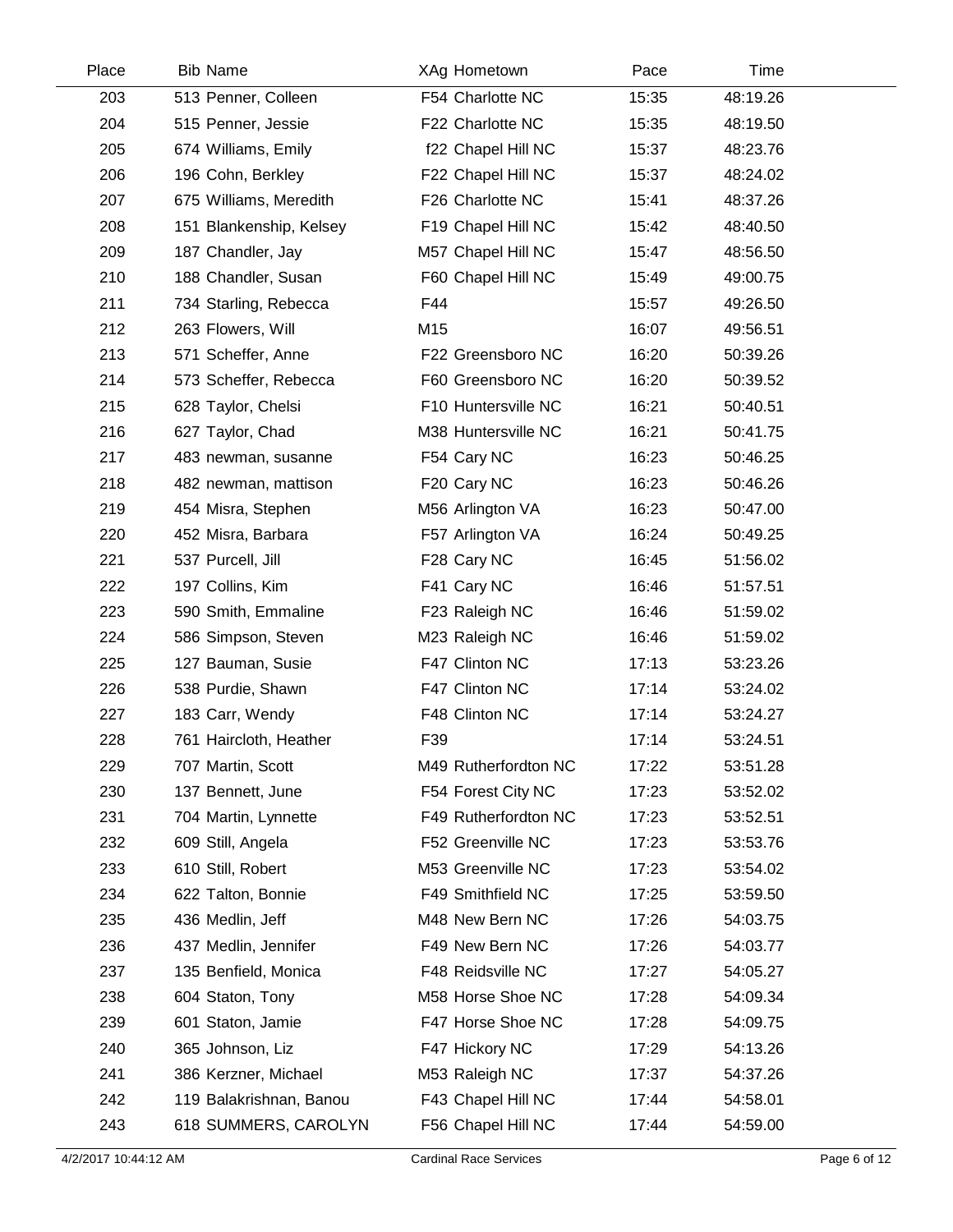| Place | <b>Bib Name</b>             | XAg Hometown        | Pace  | Time     |  |
|-------|-----------------------------|---------------------|-------|----------|--|
| 244   | 535 Price, Tim              | M51 Elon NC         | 17:49 | 55:15.25 |  |
| 245   | 531 Price, Carey            | F24 Elon NC         | 17:49 | 55:15.26 |  |
| 246   | 545 Riley, Pat              | M56 Mooresville NC  | 17:50 | 55:16.51 |  |
| 247   | 592 Smith, Tony             | M52 Matthews NC     | 17:51 | 55:19.01 |  |
| 248   | 534 Price, Michele          | F50 Elon NC         | 17:54 | 55:29.01 |  |
| 249   | 356 Jackson, Sally          | F43 King NC         | 17:54 | 55:30.52 |  |
| 250   | 361 Jennings, Allison       | F41 Pinnacle NC     | 17:55 | 55:31.51 |  |
| 251   | 353 jackson, christie       | F46 Mebane NC       | 17:55 | 55:32.51 |  |
| 252   | 330 Hesla, Tracy            | F46 Raleigh NC      | 17:55 | 55:33.00 |  |
| 253   | 539 Ragunath, Saravanakumar | M28 Chapel Hill NC  | 17:55 | 55:33.26 |  |
| 254   | 329 Hesla, Skylar           | F16 Raleigh NC      | 17:55 | 55:33.26 |  |
| 255   | 540 Ramasamy, Ramalakshmi   | F29 Chapel Hill NC  | 17:55 | 55:33.52 |  |
| 256   | 333 Hill, Mirren            | F18 CARY NC         | 17:56 | 55:37.00 |  |
| 257   | 332 Hill, Jeannette         | F54 CARY NC         | 17:57 | 55:37.76 |  |
| 258   | 659 Wheeler, Allie          | F22 Chapel Hill NC  | 18:00 | 55:46.50 |  |
| 259   | 351 Iyer, Pooja             | F22 Charlotte NC    | 18:00 | 55:47.76 |  |
| 260   | 256 Eure, Sarah             | F21 Hurdle Mills NC | 18:00 | 55:48.26 |  |
| 261   | 648 Vass, Grayson           | M22 Chapel Hill NC  | 18:03 | 55:56.01 |  |
| 262   | 660 Wheeler, Anne           | F50 Chapel Hill NC  | 18:12 | 56:24.50 |  |
| 263   | 655 Watkins, Carol          | F54 Charlotte NC    | 18:12 | 56:25.50 |  |
| 264   | 596 Sorensen, Teresa        | F52 manteo NC       | 18:14 | 56:30.75 |  |
| 265   | 595 Sorensen, Rachel        | F19 Chapel Hill NC  | 18:15 | 56:33.00 |  |
| 266   | 109 Andrews, Caitlyn        | F19 Washington NC   | 18:15 | 56:33.75 |  |
| 267   | 163 Browder, Makayla        | F19 Chapel Hill NC  | 18:15 | 56:34.03 |  |
| 268   | 728 Wells, Casey            | F22 Greensboro NC   | 18:15 | 56:35.76 |  |
| 269   | 727 Wells, Betsey           | F53 Greensboro NC   | 18:16 | 56:36.51 |  |
| 270   | 729 Wells, Susan            | F57 Greensboro NC   | 18:16 | 56:36.76 |  |
| 271   | 654 Watkins, caitlin        | F21 Charlotte NC    | 18:18 | 56:42.51 |  |
| 272   | 555 Rudd, Ansley            | F47 Pinehurst NC    | 18:18 | 56:42.73 |  |
| 273   | 172 Butler, Cliff           | M71 Chapel Hill NC  | 18:18 | 56:43.51 |  |
| 274   | 323 Helman, Owen            | M21 LEWISVILLE NC   | 18:26 | 57:09.60 |  |
| 275   | 667 Whitty, Reece           | F5 Raleigh NC       | 18:37 | 57:41.46 |  |
| 276   | 216 Corrie, Stacy           | F54 Chapel Hill NC  | 18:40 | 57:51.51 |  |
| 277   | 214 Corrie, Brianna         | F16 Chapel Hill NC  | 18:40 | 57:52.01 |  |
| 278   | 326 Herrick, Kelly          | F27 Raleigh NC      | 18:40 | 57:52.53 |  |
| 279   | 387 Khan, Sana              | F26 Raleigh NC      | 18:40 | 57:53.50 |  |
| 280   | 215 Corrie, Clint           | M60 Chapel Hill NC  | 18:41 | 57:55.75 |  |
| 281   | 449 milliken, denise        | F59 Monroe NC       | 18:42 | 57:59.51 |  |
| 282   | 266 Foster, Scott           | M48                 | 18:43 | 58:01.50 |  |
| 283   | 666 Whitty, Melinda         | F43 Raleigh NC      | 18:44 | 58:04.81 |  |
| 284   | 681 Wright, Karen           | F46 Eden NC         | 18:50 | 58:22.26 |  |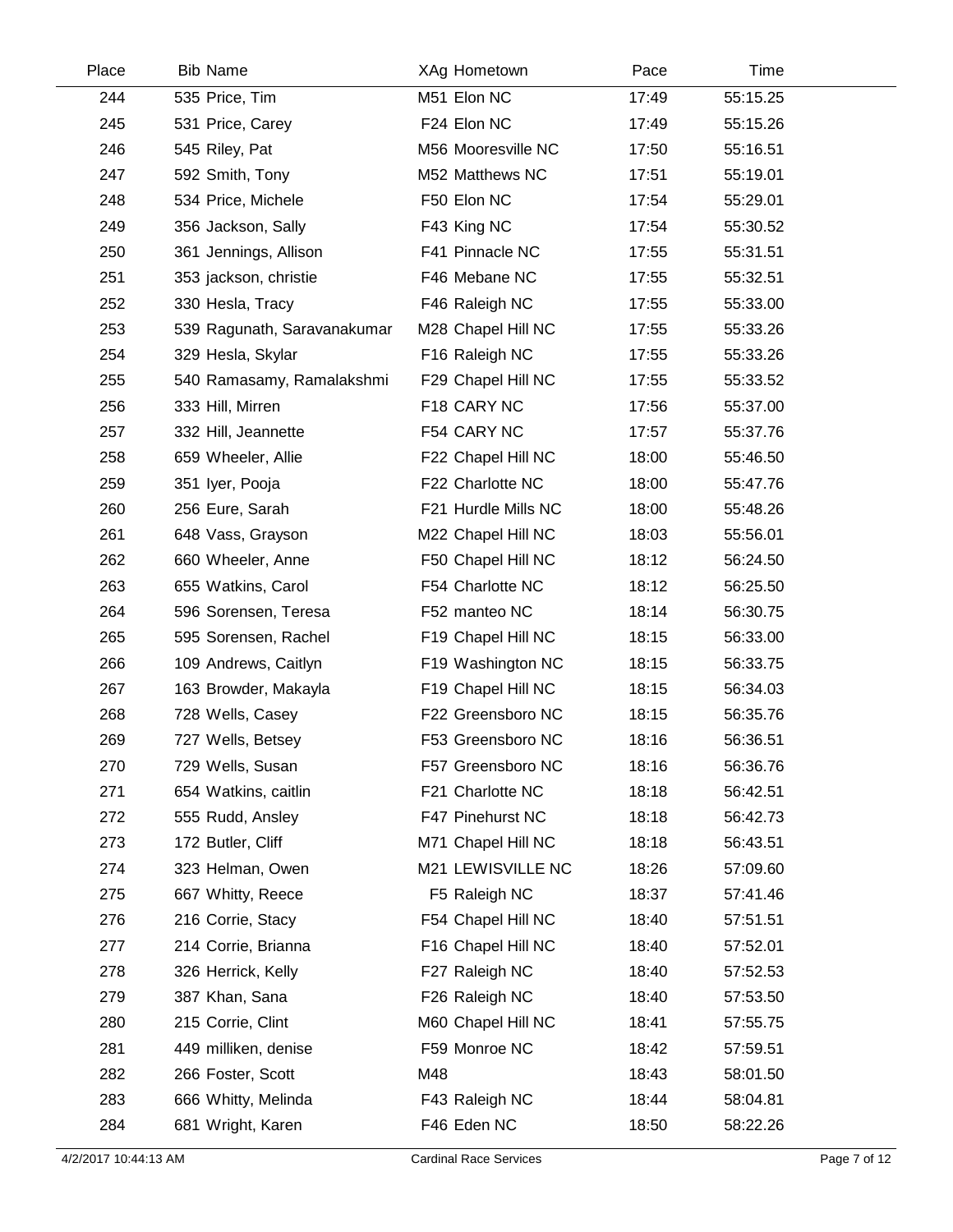| Place | <b>Bib Name</b>           | XAg Hometown        | Pace  | Time        |  |
|-------|---------------------------|---------------------|-------|-------------|--|
| 285   | 680 Wright, Darren        | M52 Eden NC         | 18:50 | 58:22.58    |  |
| 286   | 682 Wright, Taylor        | F22 Eden NC         | 18:50 | 58:24.02    |  |
| 287   | 354 Jackson, Jordan       | F21 Eden NC         | 18:52 | 58:28.00    |  |
| 288   | 226 Dangler, Josie        | F19 Chapel Hill NC  | 18:53 | 58:32.25    |  |
| 289   | 558 Ruiz, Jackie          | F16 Raleigh NC      | 18:53 | 58:32.75    |  |
| 290   | 287 Glass, Ellie          | F18 Chapel Hill NC  | 18:53 | 58:33.02    |  |
| 291   | 692 Donnan, Madison       | F22 Greenville NC   | 18:54 | 58:36.02    |  |
| 292   | 698 Grosskopf, Eleni      | F23 Jacksonville NC | 18:54 | 58:36.50    |  |
| 293   | 224 Cunningham, Laurel    | F19 Chapel Hill NC  | 18:55 | 58:40.00    |  |
| 294   | 517 Perkins, Lauren       | F19 Chapel Hill NC  | 18:56 | 58:40.26    |  |
| 295   | 199 Condrey, Staci        | F48 Concord NC      | 18:56 | 58:41.50    |  |
| 296   | 198 Condrey, Caroline     | F15 Concord NC      | 18:56 | 58:41.51    |  |
| 297   | 559 Ruiz, Rodolfo         | M47 Raleigh NC      | 18:59 | 58:50.76    |  |
| 298   | 114 Bailey, Catie         | F29 Raleigh NC      | 19:01 | 58:56.27    |  |
| 299   | 672 Widin, Stephanie      | F57 Raleigh NC      | 19:01 | 58:57.79    |  |
| 300   | 123 Barndt, Tim           | M53 Concord NC      | 19:02 | 58:59.02    |  |
| 301   | 297 Grimm, Brian          | M61 Raleigh NC      | 19:02 | 59:00.25    |  |
| 302   | 146 Billings, Allie       | F22 Salisbury NC    | 19:02 | 59:00.50    |  |
| 303   | 375 Jones, Greg           | M54                 | 19:06 | 59:12.26    |  |
| 304   | 741 Bettinsoli, Celia     | F <sub>22</sub>     | 19:08 | 59:20.26    |  |
| 305   | 150 Blackerby, Hannah     | F22 New Bern NC     | 19:08 | 59:20.26    |  |
| 306   | 264 Foster, Brandy        | F41                 | 19:13 | 59:33.27    |  |
| 307   | 265 Foster, Karrigan      | F <sub>12</sub>     | 19:13 | 59:33.51    |  |
| 308   | 391 Kinsey, Rebecca       | F53 Goldsboro NC    | 19:16 | 59:43.28    |  |
| 309   | 631 Thomas-Pandres, Karen | F53 Asheville NC    | 19:16 | 59:44.28    |  |
| 310   | 143 Benson, Paula         | F <sub>50</sub>     | 19:23 | 01:00:04.75 |  |
| 311   | 149 Billings, Tootsie     | F56 Salisbury NC    | 19:23 | 01:00:06.52 |  |
| 312   | 670 Wibbelsman, Turner    | M22                 | 19:24 | 01:00:07.27 |  |
| 313   | 147 Billings, Jeff        | M59 Salisbury NC    | 19:24 | 01:00:08.51 |  |
| 314   | 557 Ruiz, Adriana         | F45 Raleigh NC      | 19:26 | 01:00:15.01 |  |
| 315   | 646 Underwood, Allyson    | F <sub>22</sub>     | 19:27 | 01:00:19.02 |  |
| 316   | 134 Benfield, Linda       | F72 Reidsville NC   | 19:28 | 01:00:19.26 |  |
| 317   | 273 Freyaldenhoven, Steve | M54 Greensboro NC   | 19:29 | 01:00:24.58 |  |
| 318   | 548 Rockart, Lauren       | F48 Chapel Hill NC  | 19:29 | 01:00:25.26 |  |
| 319   | 550 Rockart, Scott        | M48 Chapel Hill NC  | 19:30 | 01:00:27.27 |  |
| 320   | 613 Stine, Lily           | F21 Raleigh NC      | 19:36 | 01:00:44.28 |  |
| 321   | 611 Stine, Addison        | F15 Cary NC         | 19:36 | 01:00:46.01 |  |
| 322   | 238 Eason, Elizabeth      | F22 Durham NC       | 19:36 | 01:00:46.01 |  |
| 323   | 239 Eason, Emma           | F20 Durham NC       | 19:36 | 01:00:46.27 |  |
| 324   | 240 Eason, Kathi          | F60 Durham NC       | 19:37 | 01:00:49.53 |  |
| 325   | 614 Stine, Todd           | M50 Cary NC         | 19:37 | 01:00:50.03 |  |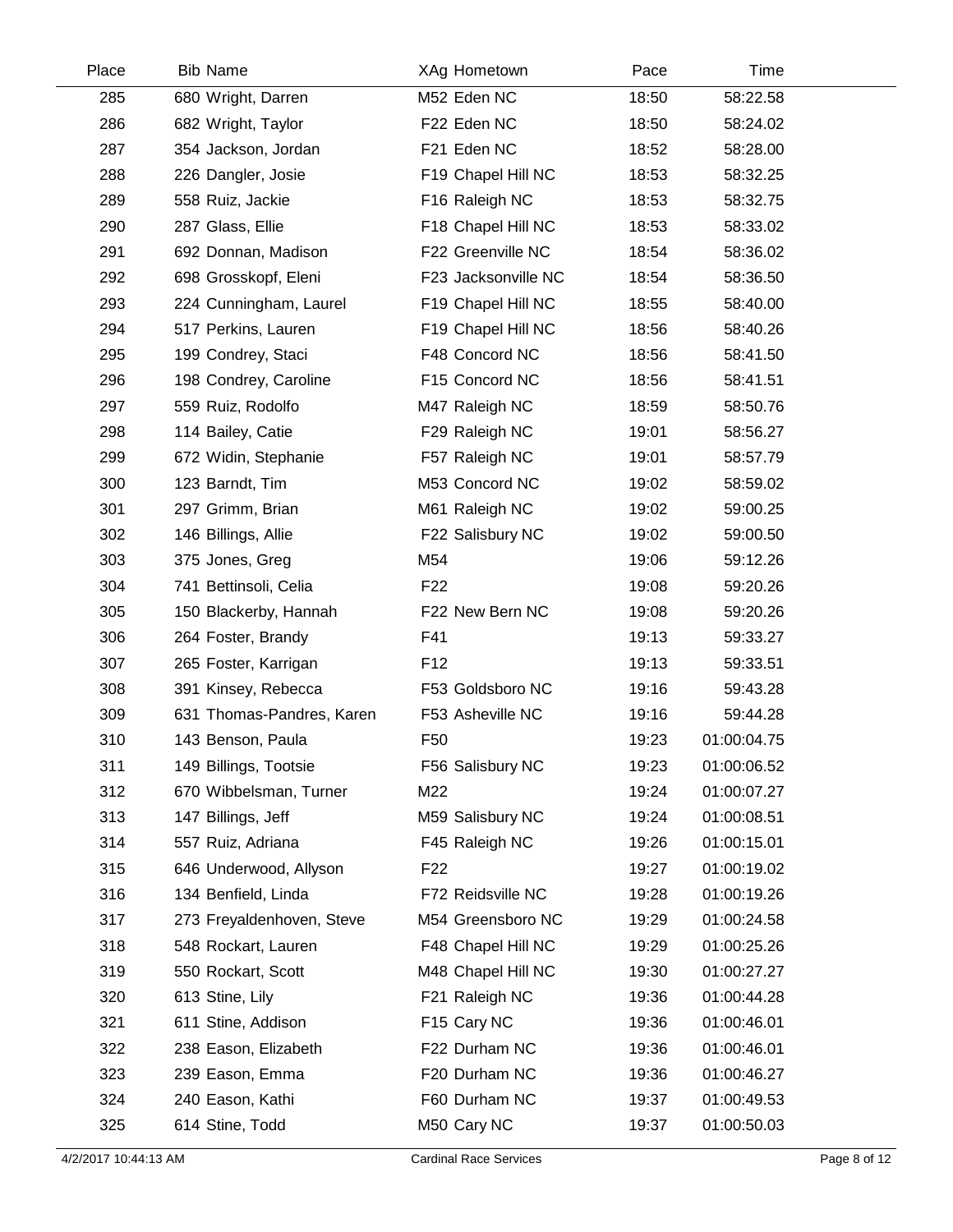| Place | <b>Bib Name</b>            | XAg Hometown         | Pace  | Time        |  |
|-------|----------------------------|----------------------|-------|-------------|--|
| 326   | 673 Williams, Cindi        | F60 Cary NC          | 19:37 | 01:00:50.03 |  |
| 327   | 399 Lang, Karen            | F56 Cary NC          | 19:38 | 01:00:50.51 |  |
| 328   | 612 Stine, Deborah         | F51 Cary NC          | 19:38 | 01:00:51.26 |  |
| 329   | 277 Gallo, Juan Carlos     | M50 Davie FL         | 19:41 | 01:01:01.01 |  |
| 330   | 279 Gallo, Ysabella        | F18 Davie FL         | 19:41 | 01:01:01.28 |  |
| 331   | 278 Gallo, Marla           | F53 Davie FL         | 19:41 | 01:01:01.50 |  |
| 332   | 765 Oak, Molly             | F <sub>23</sub>      | 19:45 | 01:01:13.52 |  |
| 333   | 521 Pittman, Christina     | F25 Greenville NC    | 19:45 | 01:01:14.02 |  |
| 334   | 530 Prah, Adam             | M21 Chapel Hill NC   | 19:51 | 01:01:30.76 |  |
| 335   | 121 Barndt, Diane          | F54 Concord NC       | 19:51 | 01:01:31.02 |  |
| 336   | 411 Lloyd, Lisa            | F52 WAKE FOREST N    | 19:51 | 01:01:33.03 |  |
| 337   | 617 Sullivan, Sharon       | F48 Raleigh NC       | 19:51 | 01:01:33.52 |  |
| 338   | 384 Kennedy-Cook, Mary     | F60 Cary NC          | 19:52 | 01:01:34.01 |  |
| 339   | 301 Gundersen, Tom         | M70                  | 19:52 | 01:01:34.52 |  |
| 340   | 299 Gundersen, Debbie      | F <sub>58</sub>      | 19:52 | 01:01:36.51 |  |
| 341   | 300 Gundersen, Jordan      | F21 Chapel Hill NC   | 19:52 | 01:01:36.53 |  |
| 342   | 208 Cook, Rob              | M61 Cary NC          | 19:53 | 01:01:36.76 |  |
| 343   | 327 Hesla, Greg            | M47 Raleigh NC       | 19:53 | 01:01:37.03 |  |
| 344   | 328 Hesla, Luke            | M15 Raleigh NC       | 19:53 | 01:01:37.53 |  |
| 345   | 753 Link, Wendy            | F <sub>52</sub>      | 19:53 | 01:01:38.53 |  |
| 346   | 522 Pittman, DellMarie     | F54 Fayetteville NC  | 19:53 | 01:01:38.76 |  |
| 347   | 523 Pittman, Jim           | M54 Fayetteville NC  | 19:53 | 01:01:39.02 |  |
| 348   | 442 Mickler, Allison       | F22 High Point NC    | 19:54 | 01:01:40.75 |  |
| 349   | 576 Schlesinger, Anneliese | F22 Chapel Hill NC   | 19:54 | 01:01:40.79 |  |
| 350   | 711 Merry, Jessica         | F29 Morrisville NC   | 19:57 | 01:01:49.26 |  |
| 351   | 703 Little, Brooke         | F36 Holly Springs NC | 19:57 | 01:01:50.26 |  |
| 352   | 247 Ellis, Cindy           | F57 Greensboro NC    | 19:58 | 01:01:54.53 |  |
| 353   | 249 Ellis, Michael         | M71 Greensboro NC    | 19:59 | 01:01:55.76 |  |
| 354   | 579 Sharer, Matt           | M33                  | 19:59 | 01:01:55.76 |  |
| 355   | 248 Ellis, Lexi            | F <sub>26</sub>      | 19:59 | 01:01:56.01 |  |
| 356   | 213 CORNELL, TOM           | M49 Charlotte NC     | 20:05 | 01:02:14.51 |  |
| 357   | 593 Snead, Nathaniel       | M26 Herndon VA       | 20:07 | 01:02:22.75 |  |
| 358   | 281 Gauger, Laura          | F23 Reston VA        | 20:07 | 01:02:23.02 |  |
| 359   | 211 CORNELL, CORLIE        | F50 Charlotte NC     | 20:08 | 01:02:23.77 |  |
| 360   | 762 Fenton, Kelsey         | F27                  | 20:08 | 01:02:24.76 |  |
| 361   | 760 McManus, Lisa          | F <sub>28</sub>      | 20:08 | 01:02:24.77 |  |
| 362   | 506 Parker, Tom            | M55 Cary NC          | 20:08 | 01:02:25.25 |  |
| 363   | 503 Parker, Cindi          | F50 Cary NC          | 20:08 | 01:02:26.01 |  |
| 364   | 616 Sullivan, Mikaela      | F21 Chapel Hill NC   | 20:10 | 01:02:31.25 |  |
| 365   | 377 Jozokos, Amber         | F47                  | 20:11 | 01:02:35.51 |  |
| 366   | 541 Randall, Alisa         | F56                  | 20:12 | 01:02:36.51 |  |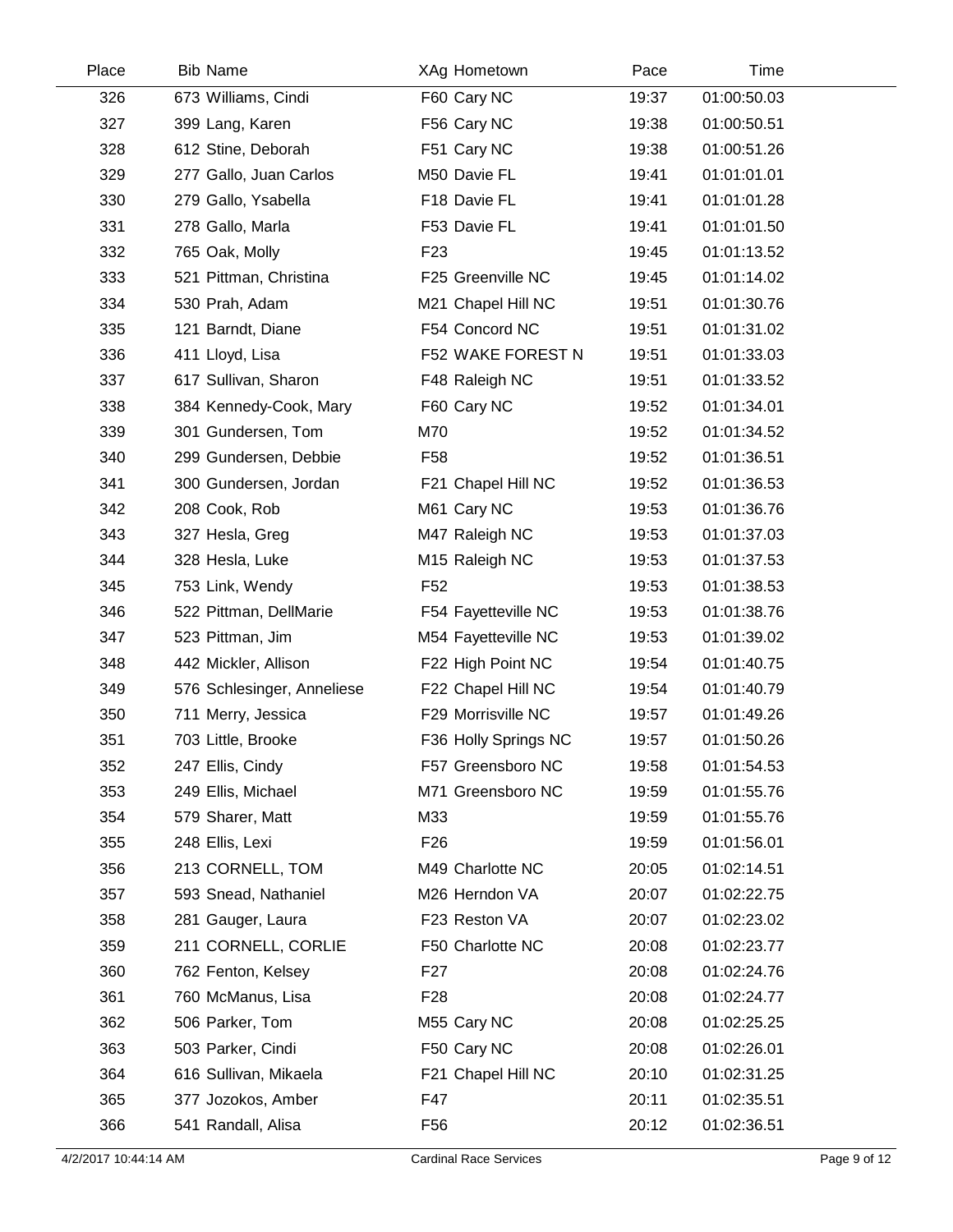| Place | <b>Bib Name</b>              | XAg Hometown        | Pace  | Time        |  |
|-------|------------------------------|---------------------|-------|-------------|--|
| 367   | 338 Hollenbach, Laura        | F34 Raleigh NC      | 20:12 | 01:02:36.76 |  |
| 368   | 605 Stecher, Lisa            | F52 Durham NC       | 20:12 | 01:02:38.27 |  |
| 369   | 378 Jozokos, Matthew         | M48                 | 20:13 | 01:02:39.03 |  |
| 370   | 700 Jozokos, Marina          | F <sub>19</sub>     | 20:13 | 01:02:39.51 |  |
| 371   | 491 Orgass, Paul             | M53 Wantagh NY      | 20:13 | 01:02:40.04 |  |
| 372   | 417 Lussier, Susan           | F51 East Islip NY   | 20:13 | 01:02:40.76 |  |
| 373   | 490 Orgass, Hailey           | F22 Chapel Hill NC  | 20:13 | 01:02:40.76 |  |
| 374   | 492 Orgass, Stephanie        | F50 Wantagh NY      | 20:14 | 01:02:42.26 |  |
| 375   | 750 Miller, Greg             | M54                 | 20:16 | 01:02:49.75 |  |
| 376   | 444 Miller, Bill             | M55 Apex NC         | 20:16 | 01:02:49.76 |  |
| 377   | 426 Mathews, John            | M52 Oak Ridge NC    | 20:16 | 01:02:49.77 |  |
| 378   | 455 Mitchell, Helen          | F55 Spartanburg SC  | 20:24 | 01:03:13.76 |  |
| 379   | 124 Barnes, Frances          | F53 CARY NC         | 20:24 | 01:03:15.50 |  |
| 380   | 255 Estroff, Sonia           | F50 Cary NC         | 20:29 | 01:03:30.76 |  |
| 381   | 254 Estroff, Jeff            | M51 Cary NC         | 20:30 | 01:03:33.01 |  |
| 382   | 466 Mueller, Sierrah         | F21 Chapel Hill NC  | 20:34 | 01:03:44.51 |  |
| 383   | 465 Mueller, John            | M54 Candler NC      | 20:34 | 01:03:46.25 |  |
| 384   | 467 Mueller, Thea            | F50 Candler NC      | 20:35 | 01:03:49.51 |  |
| 385   | 419 Madden, Carolyn Schaefer | F53 Jamestown NC    | 20:40 | 01:04:03.27 |  |
| 386   | 418 Madden, Ann              | F26 Jamestown NC    | 20:40 | 01:04:03.76 |  |
| 387   | 358 Janakiraman, Krishna     | M44 Chapel Hill NC  | 20:41 | 01:04:07.00 |  |
| 388   | 193 Cleckner, Laura          | F60 Cary NC         | 20:42 | 01:04:10.26 |  |
| 389   | 307 Hansen, Dhawn            | F49 Cary NC         | 20:42 | 01:04:11.50 |  |
| 390   | 220 Crump, Donna             | F59 RALEIGH NC      | 20:43 | 01:04:14.76 |  |
| 391   | 222 Crump, Thomas            | M59 RALEIGH NC      | 20:44 | 01:04:16.75 |  |
| 392   | 203 Conyers, Jeff            | F56 Matthews NC     | 20:45 | 01:04:18.02 |  |
| 393   | 416 Lussier, Courtney        | F21 Chapel Hill NC  | 20:45 | 01:04:18.27 |  |
| 394   | 177 Calkins, Luke            | M25 Durham NC       | 20:45 | 01:04:18.51 |  |
| 395   | 341 Hottle, Anna             | F19 Monroe NC       | 20:45 | 01:04:18.54 |  |
| 396   | 325 HELMS, SANDY             | F49 Monroe NC       | 20:45 | 01:04:18.78 |  |
| 397   | 407 Lever, Natalie           | F18 Cary NC         | 20:45 | 01:04:19.78 |  |
| 398   | 103 Allio, Logan             | F17 Monroe NC       | 20:45 | 01:04:19.80 |  |
| 399   | 474 Murray, Sarah            | F54 Charlotte NC    | 20:46 | 01:04:22.51 |  |
| 400   | 339 Hollis, Judi             | F47 Huntersville NC | 20:46 | 01:04:22.52 |  |
| 401   | 450 Millward, Tricia         | F54 Raleigh NC      | 20:46 | 01:04:22.76 |  |
| 402   | 288 Glockzin, Victoria       | F19 Chapel Hill NC  | 20:46 | 01:04:24.02 |  |
| 403   | 202 Conrad, Caitlyn          | F19 Cary NC         | 20:47 | 01:04:24.26 |  |
| 404   | 448 Miller, Matt             | M54 Chapel Hill NC  | 20:48 | 01:04:29.75 |  |
| 405   | 718 Shaw, David              | M28 Raleigh NC      | 20:50 | 01:04:34.75 |  |
| 406   | 458 Moore, Lindsey           | F29 Raleigh NC      | 20:50 | 01:04:35.03 |  |
| 407   | 457 Moore, Jared             | M31 Raleigh NC      | 20:50 | 01:04:35.52 |  |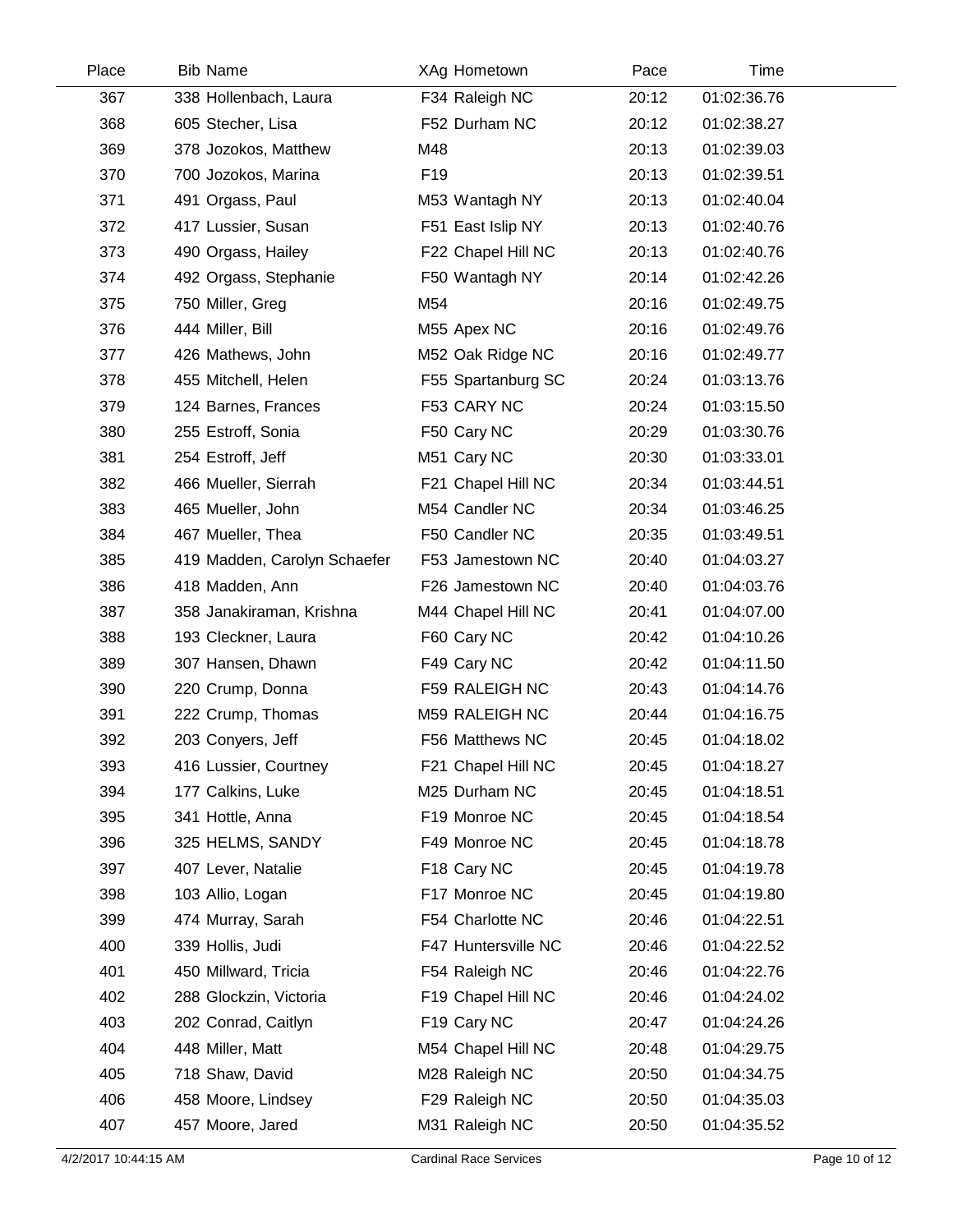| Place | <b>Bib Name</b>              | XAg Hometown          | Pace  | Time        |  |
|-------|------------------------------|-----------------------|-------|-------------|--|
| 408   | 726 Weeks, Clarke            | F28 Raleigh NC        | 20:50 | 01:04:36.02 |  |
| 409   | 719 Shaw, Emily              | F29 Raleigh NC        | 20:50 | 01:04:36.50 |  |
| 410   | 633 Thompson, Laura          | F29 Goldsboro NC      | 20:51 | 01:04:38.01 |  |
| 411   | 398 Lamkin, Laura            | F56 Raleigh NC        | 20:51 | 01:04:39.26 |  |
| 412   | 710 McQuaid, Steve           | M29 Raleigh NC        | 20:51 | 01:04:39.50 |  |
| 413   | 428 Maynard, Lisa            | F54 Carolina Beach NC | 20:52 | 01:04:39.77 |  |
| 414   | 155 Bradsher, Debra          | F56 Raleigh NC        | 20:52 | 01:04:39.77 |  |
| 415   | 709 McQuaid, Corri           | F28 Raleigh NC        | 20:52 | 01:04:41.02 |  |
| 416   | 671 Wickham, Sean            | M19 Marshville NC     | 20:52 | 01:04:42.26 |  |
| 417   | 402 Le, Kevin                | M18                   | 20:53 | 01:04:44.50 |  |
| 418   | 715 Pope, Anne               | F55 Chapel Hill NC    | 20:55 | 01:04:49.03 |  |
| 419   | 748 Miller, Mari             | F <sub>54</sub>       | 20:55 | 01:04:50.77 |  |
| 420   | 427 Mathews, Pam             | F52 Oak Ridge NC      | 20:55 | 01:04:51.50 |  |
| 421   | 481 Newman, Angela           | F47 Cary NC           | 20:56 | 01:04:53.53 |  |
| 422   | 480 Newman, Allie            | F7 Cary NC            | 20:56 | 01:04:54.27 |  |
| 423   | 486 Oakley, Nancy            | F50 Greensboro NC     | 20:56 | 01:04:54.77 |  |
| 424   | 317 Hawes, Maggie            | F34 Greensboro NC     | 20:56 | 01:04:54.77 |  |
| 425   | 479 Newman, Alex             | M54 Cary NC           | 20:57 | 01:04:55.51 |  |
| 426   | 536 Pullen, Paige            | F34 laurinburg NC     | 20:57 | 01:04:56.25 |  |
| 427   | 100 Adkins, Tilisa           | F46 laurinburg NC     | 20:57 | 01:04:57.02 |  |
| 428   | 174 Butler, Nancy            | F57 Charlotte NC      | 20:58 | 01:04:59.27 |  |
| 429   | 176 Butler, Richard          | M61 Charlotte NC      | 20:58 | 01:04:59.76 |  |
| 430   | 368 Johnson, Paul            | M63 Charlotte NC      | 20:59 | 01:05:01.76 |  |
| 431   | 414 Lovin, Sandra            | F51 Rockingham NC     | 20:59 | 01:05:03.01 |  |
| 432   | 370 Johnson, Suzy            | F58 Charlotte NC      | 21:02 | 01:05:12.76 |  |
| 433   | 272 Freyaldenhoven, Schuyler | F20 Chapel Hill NC    | 21:04 | 01:05:19.00 |  |
| 434   | 369 Johnson, Sarah           | F22 Charlotte NC      | 21:04 | 01:05:19.52 |  |
| 435   | 688 Berman, Nicholas         | M23 RALEIGH NC        | 21:04 | 01:05:19.75 |  |
| 436   | 321 Hedgepeth, Garett        | F22 Chapel Hill NC    | 21:05 | 01:05:20.75 |  |
| 437   | 322 Hedgepeth, Suzanne       | F51 Raleigh NC        | 21:05 | 01:05:21.76 |  |
| 438   | 425 Massengale, Amanda       | F50 High Point NC     | 21:05 | 01:05:22.76 |  |
| 439   | 737 Neese, Kim               | F50                   | 21:05 | 01:05:22.78 |  |
| 440   | 406 Lempp, Sara              | F53 Greensboro NC     | 21:10 | 01:05:36.00 |  |
| 441   | 229 Dillon, Cathy            | F67 CARY NC           | 21:10 | 01:05:38.27 |  |
| 442   | 564 Scelsi, Geralynn         | F51 Cary NC           | 21:10 | 01:05:38.51 |  |
| 443   | 376 Jones, Hunter            | M17 Pinehurst NC      | 21:30 | 01:06:38.75 |  |
| 444   | 159 Brewer, Emma             | F11                   | 21:43 | 01:07:18.00 |  |
| 445   | 385 Kerzner, Jamie           | F50 Raleigh NC        | 21:52 | 01:07:45.75 |  |
| 446   | 499 Osiecki, Lisa            | F55 Raleigh NC        | 21:52 | 01:07:47.51 |  |
| 447   | 267 Frankel, Lisa            | F50 Raleigh NC        | 21:52 | 01:07:48.26 |  |
| 448   | 459 Morales, Ray             | M46 Raleigh NC        | 21:53 | 01:07:49.53 |  |